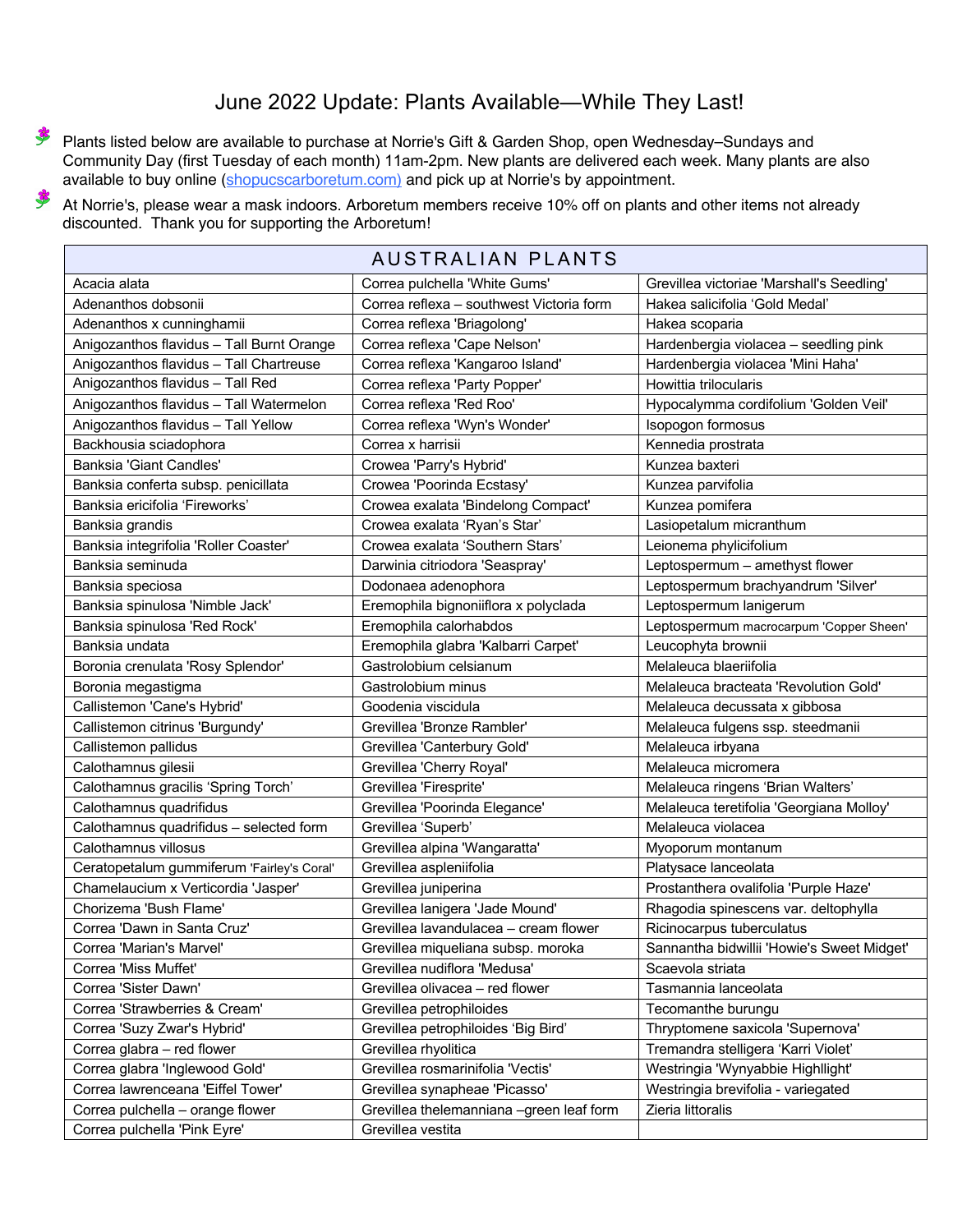| CALIFORNIA NATIVE PLANTS                 |                                         |                                              |  |  |
|------------------------------------------|-----------------------------------------|----------------------------------------------|--|--|
| Arctostaphylos 'Sunset'                  | Dudleya sp.                             | Malacothamnus fasciculatus 'Casitas'         |  |  |
| Arctostaphylos nummularia 'Small Change' | Dudleya pulverulenta                    | Monardella macrantha 'Marian Sampson'        |  |  |
| Arctostaphylos sensitiva                 | Dudleya viscida - seedling              | Monardella villosa 'Russian River'           |  |  |
| Artemisia pycnocephala                   | Epilobium canum 'Silver Select'         | Oxalis oregana                               |  |  |
| Artemisia pycnocephala 'David's Choice'  | Epipactus gigantea                      | Penstemon 'Catherine de la Mare'             |  |  |
| Baccharis pilularis 'Pigeon Point'       | Eriogonum grande var. rubescens         | Penstemon newberryi                          |  |  |
| Baccharis pilularis 'Twin Peaks'         | Euonymus occidentalis                   | Physocarpus capitatus                        |  |  |
| Berberis aquifolium 'Pyramid Point'      | Festuca californica                     | Polypodium californicum                      |  |  |
| Berberis pinnata                         | Frangula californica 'Eve Case'         | Polystichum munitum                          |  |  |
| Ceanothus 'Anchor Bay'                   | Iris 'Burgundy & Gold'                  | Prunella incisa                              |  |  |
| Ceanothus 'Dark Star'                    | Iris douglasiana - from Point Reyes     | Rhododendron occidentale                     |  |  |
| Ceanothus 'Diamond Heights'              | Iris douglasiana 'Gerri'                | Ribes roezlii                                |  |  |
| Ceanothus 'Ray Hartman'                  | Iris douglasiana 'Inverness'            | Ribes sanguineum 'White Icicle'              |  |  |
| Ceanothus gloriosus 'Heart's Desire'     | Iris douglasiana 'Santa Lucia'          | Ribes sanguineum var. glutinosum 'Claremont' |  |  |
| Ceanothus griseus 'Yankee Point'         | Iris macrosiphon 'Mt Madonna'           | Salvia 'Bon Bon'                             |  |  |
| Ceanothus hearstiorum                    | Iris PCH - seedling pink                | Salvia 'Frankie Lee'                         |  |  |
| Chrysolepis chrysophylla var. minor      | Iris PCH - Tall Lavender                | Salvia brandegeei 'Pacific Blue'             |  |  |
| Diplacus 'Glowing Red'                   | Iris PCH 'Benitoite Blue'               | Salvia dorrii hybrid                         |  |  |
| Diplacus aurantiacus                     | Iris PCH 'Light Blue'                   | Salvia leucophylla                           |  |  |
| Diplacus aurantiacus 'Ben Lomond Yellow' | Iris sp. - purple flower                | Scrophylaria californica                     |  |  |
| Dudleya brittonii or x                   | Iris sp. - yellow flower                | Solanum xanti 'Mountain Pride'               |  |  |
| Dudleya palmeri                          | Maianthemum racemosum                   | Veratrum fimbriatum                          |  |  |
|                                          | <b>HOUSEPLANTS</b>                      |                                              |  |  |
| Albuca bracteata                         | Haworthia limifolia                     | Rhipsalis sp.                                |  |  |
| Aloe vera                                | Haworthia reinwardtii or x              | Rhipsalis sulcata                            |  |  |
| Begonia dregei                           | Harwothia turgida                       | Ruellia mayokana                             |  |  |
| Begonia fuchsioides - pink flower        | Ledebouria socialis                     | Sansevieria sp. - long thick leaf            |  |  |
| Billbergia hybrid                        | Lepismium cruciforme                    | Sansevieria sp. - short red edge leaf        |  |  |
| Chlorophytum comosum - hanging plant     | Microsorum scolopendria - hanging plant | Schefflera arboricola 'Variegata' - dwarf    |  |  |
| Cordyline petiolaris                     | Pilea microphylla                       | Senecio 'Silver Heart'                       |  |  |
| Corynocarpus laevigatus                  | Platycerium bifurcatum - hanging plant  | Senecio jacobsenii - hanging plant           |  |  |
| Dracaena trifasciata                     | Pyrrosia hastata                        | Talbotia elegans x xerophyta viscosa         |  |  |
| Epiphyllum sp. - red flower              | Rhipsalis crispata                      | Tillandsia cauligera minor                   |  |  |
| Gasteria sp. - Arboretum seedling        | Rhipsalis crispata - hanging plant      | Tillandsia chiapensis                        |  |  |
| Gynura bicolor                           | Rhipsalis micrantha                     | Tillandsia sp. - multiple/large leaf         |  |  |
| Haworthia cymbiformis var. obtusa        | Rhipsalis monacantha                    | Tillandsia terrarium - globe                 |  |  |
| Haworthia fasciata                       | Rhipsalis quellebambensis               | Tillandsia xerographica x                    |  |  |
| <b>SALVIAS</b>                           |                                         |                                              |  |  |
| Salvia 'Big Swing'                       | Salvia chamelaeagnea                    | Salvia karwinskii                            |  |  |
| Salvia 'Bon Bon'                         | Salvia confertiflora                    | Salvia leucantha 'Midnight'                  |  |  |
| Salvia 'Calligraphy'                     | Salvia corrugata                        | Salvia leucophylla                           |  |  |
| Salvia 'Dark Dancer'                     | Salvia darcyi                           | Salvia macrophylla 'Purple Leaf'             |  |  |
| Salvia 'Frankie Lee'                     | Salvia discolor                         | Salvia microphylla 'Mesa Azure'              |  |  |
| Salvia 'Hot Lips'                        | Salvia dolomitica                       | Salvia muirii                                |  |  |
| Salvia 'Jean's Jewel'                    | Salvia dorrii hybrid                    | Salvia purpurea                              |  |  |
| Salvia 'Marine Blue'                     | Salvia greggii 'California Sunset'      | Salvia somalensis                            |  |  |
| Salvia 'Purple Spring'                   | Salvia greggii 'Orchid Glow'            | Salvia sp. - tall cerise                     |  |  |
| Salvia blepharophylla                    | Salvia holwayi                          | Salvia x 'Starlight'                         |  |  |
| Salvia brandegeei 'Pacific Blue'         | Salvia involucrata                      |                                              |  |  |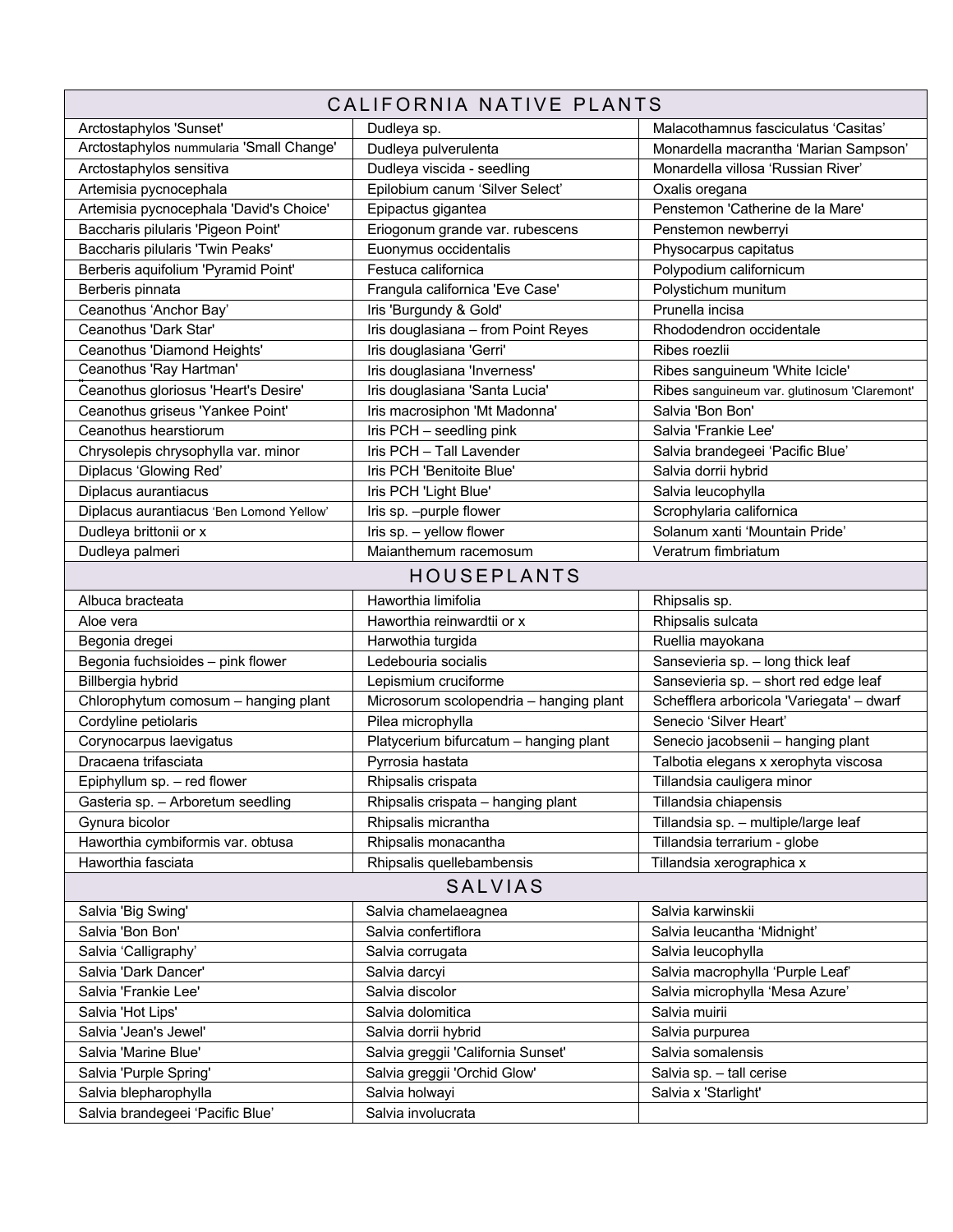| <b>SHADE PLANTS</b>                   |                                           |                                                 |  |  |
|---------------------------------------|-------------------------------------------|-------------------------------------------------|--|--|
| Alstroemeria psittacina 'Variegata'   | Cuphea 'Starfire Pink'                    | Neomarica caerulea                              |  |  |
| Azara microphylla                     | Daphne odora                              | Oxalis oregana                                  |  |  |
| Carex 'Feather Falls'                 | Fuchsia 'Lechlade Gorgon'                 | Pittosporum divaricatum                         |  |  |
| Carex 'Ribbon Falls'                  | Fuchsia denticulata                       | Pittosporum tobira 'Variegata'                  |  |  |
| Carex morrowii 'Everglow'             | Fuchsia paniculata                        | Platycerium bifurcatum - hanging plant          |  |  |
| Carex oshimensis 'Everillo' PP21002   | Fuchsia procumbens                        | Polypodium californicum                         |  |  |
| Carex oshimensis 'Eversheen' PP25938  | Fuchsia sp. - encliandra type             | Pyrrosia hastata                                |  |  |
| Carex testacea                        | Helleborus 'Penny's Pink'                 | Ruellia mayokana                                |  |  |
| Clivia miniata                        | Helleborus x hybridus 'Reanna's Ruby'     | Senecio aschenbornianus                         |  |  |
| Cordyline 'Superstar'                 | Helleborus x iburgensis 'Cheryl's Shine'  | Talbotia x xerophyta viscosa                    |  |  |
| Cordyline petiolaris                  | Howittia trilocularis                     | Tecomanthe burungu                              |  |  |
| Corynocarpus laevigatus               | Kennedia prostrata                        |                                                 |  |  |
|                                       | SOUTH AFRICAN PLANTS                      |                                                 |  |  |
| Amaryllis sp.                         | Leucadendron galpinii - male              | Pelargonium 'Oldbury Duet'                      |  |  |
| Arctotis - white flower               | Leucadendron gandogeri                    | Pelargonium 'Prince Rupert Variegated'          |  |  |
| Aristea bakeri                        | Leucadendron muirii - female              | Pelargonium 'Rollison's Unique'                 |  |  |
| Cussonia paniculata                   | Leucadendron procerum - male              | Pelargonium capitatum 'Schottesham Pet'         |  |  |
| Elegia capensis                       | Leucadendron salignum - tall cultivar     | Pelargonium peltatum - double pink flower       |  |  |
| Elegia fistulosa                      | Leucadendron salignum 'Duet'              | Pelargonium peltatum 'Cascade Acapulco Compact' |  |  |
| Euryops virgineus                     | Leucadendron salignum 'Spreading Bush'    | Pelargonium peltatum 'Eclipse'                  |  |  |
| Falkia repens                         | Leucospermum 'Aringe'                     | Protea 'Big September'                          |  |  |
| Leonotis leonurus                     | Leucospermum 'Blanche Ito'                | Protea 'Brenda'                                 |  |  |
| Leucadendron 'Hawaii Magic' - male    | Leucospermum 'Goldfinger'                 | Protea 'Cardinal'                               |  |  |
| Leucadendron 'Jester'                 | Leucospermum 'Spider'                     | Protea 'Pink Ice'                               |  |  |
| Leucadendron 'Jubilee Crown' - female | Leucospermum 'Veldfire'                   | Protea compacta                                 |  |  |
| Leucadendron 'Monster'                | Leucospermum catherinae 'Yellow Pinwheel' | Protea cynaroides                               |  |  |
| Leucadendron 'Silvan Red'             | Leucospermum cordifolium 'Balls of Fire'  | Protea magnifica 'Empress'                      |  |  |
| Leucadendron 'Wilson's Wonder' - male | Leucospermum cordifolium 'Yellow Bird'    | Salvia chamelaeagnea                            |  |  |
| Leucadendron argenteum                | Leucospermum cuneiforme 'Ibhotela'        | Salvia dolomitica                               |  |  |
| Leucadendron conicum                  | Merwilla plumbea x dracomontana           | Salvia muirii                                   |  |  |
| Leucadendron discolor - male          | Moraea huttonii                           | Senecio mandraliscae                            |  |  |
| Leucadendron discolor - seedling      | Pelargonium 'Balsam'                      | Tecoma capensis                                 |  |  |
| Leucadendron flexuosum – female       | Pelargonium 'Black Knight'                |                                                 |  |  |
| Leucadendron galpinii - female        | Pelargonium 'Black Velvet Scarlet'        |                                                 |  |  |